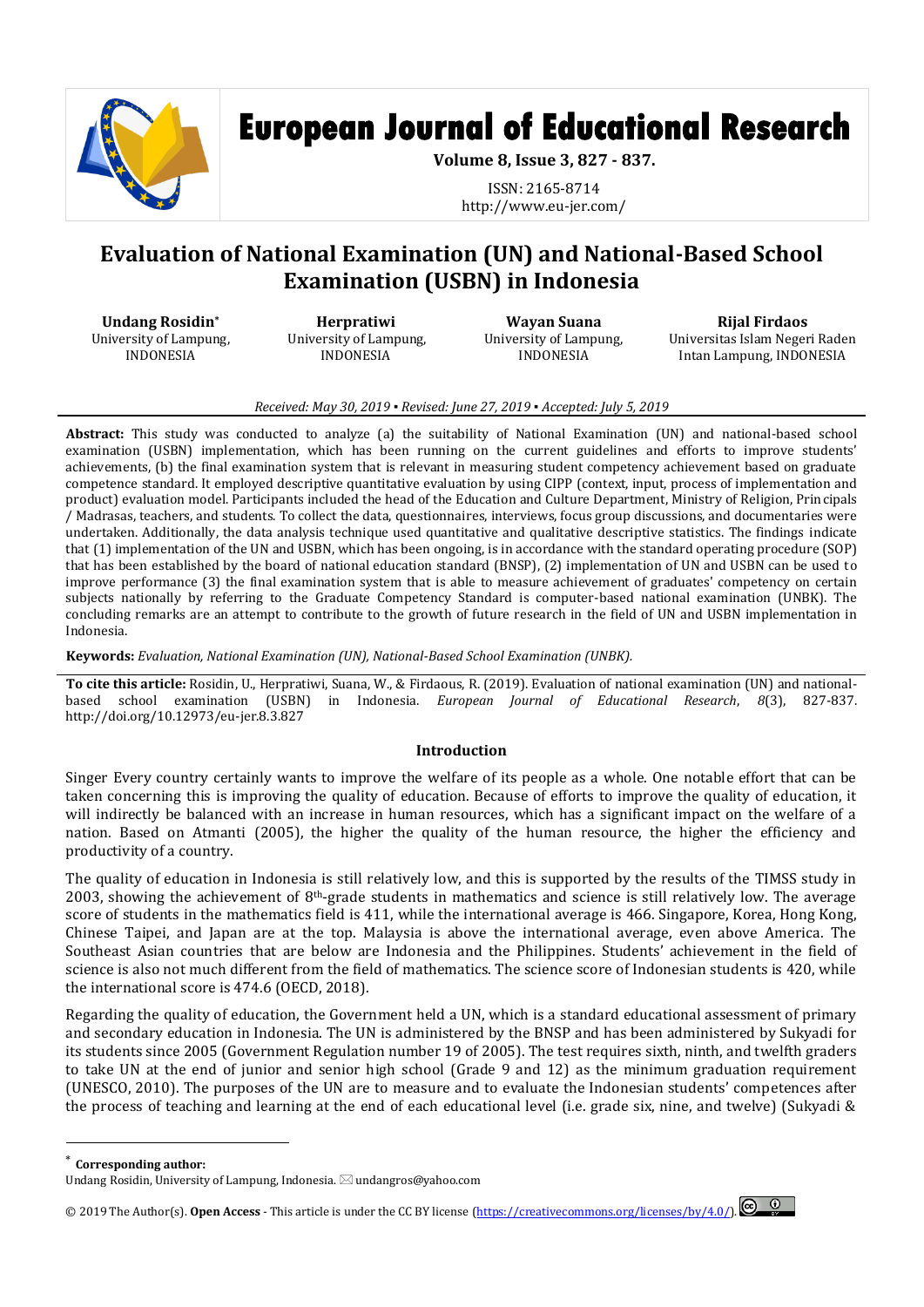Mardiani, 2011). The test result of the UN is a part of a system implemented to improve the quality of national education and expected to be utilized by school principals, teachers, and stakeholders, as well as policy and decision makers at the national level as an instrument in enhancing the Indonesian education (Hamied, 2010).

As regards the UN, three terms are interrelated and sometimes they are still misunderstood well. These terms include measurement, assessment, and evaluation. In the learning process, measurement is an activity of measuring through the process of comparing something, using one particular measure. Campbell (Guilford, 1954) defined measurement as the assignment of numerals to objects or events according to rules. Ebel (1972: 23) defined measurement as giving a number to a person or something that is intended to distinguish the level of that person's or object's trait, which is measured systematically. Additionally, Keeves and Masters (1999) also say that measurement is giving a number to objects or events according to a rule. Kerlinger (1986), states that measurement is giving numbers to objects or events according to a rule. Moreover, Nunally (1978), highlights that measurement consists of rules to give numbers to objects in such a way that they can quantitatively present the properties of the object.

On the other hand, assessment is defined as a systematic activity to collect, analyze, and present information accurately, which is useful in interpreting the learning success of students. Mardapi (2008), said that one of the steps taken to improve the quality of learning is to improve the quality of the assessment system. Moreover, the implementation of assessment processes and learning outcomes of students are done by educators, educational units, and the government. Therefore, how the educator does the assessment is coordinated by the educational unit, but the grouping can also be: (1) the assessment by the educator and the education unit, and (2) the assessment by the government. The fact that it is carried out by educators, educational units, and the government has emphasized different objectives, but also complement each other so that student learning outcomes that include knowledge, skills, and attitudes can be fulfilled. It can also be useful for improvement. Learning, determining the level of competency, and also determining graduation, can be useful for mapping.

Evaluation, however, includes both steps, namely; measuring and assessing. It is a process of collecting data to determine the extent, in that case, and which part of the educational goal has been achieved. It also analyses if the educational goal has not attained yet and the reasons why it happened (Arikunto, 2010). However, by correlating the three explained terms above to the objectives and functions of the UN that have been formulated, it can be seen that they are not all understood or known in general.

With the help of UN and USBN, researchers already conducted some studies with some researchers focusing on the relationship between student self-efficacy, and anxiety felt by students before the exam (Yari & Bakht, 2012; Koksel, 2009; Nie, Lau, & Liau, 2011; Tsai, 2013; Barrows, Dunn & Lylod, 2013). This study proves positive beliefs like selfefficacy, also played a role in lowering anxiety in students before the exam, especially the UN (Pangastuti, 2014; Nur, 2014).

Another study related to the evaluation of the implementation of national standard school final examinations (UASBN) was carried out by Suwandi (2013), who had concluded that (1) the preparation of UASBN organizers had been very mature; (2) the level of achievement of socialization is 100%; (3) the implementation of training and preparation of UASBN questions has been carried out throughout regions/cities; (4) Doubling and safeguarding the exam question text are in accordance with the standard operating procedure (SOP); (5) the distribution of UASBN questions has been well implemented so that there are no regions experiencing delays; and (6) the management system of UASBN is in accordance with the provisions of one study room supervised by two teachers.

Lunrasri and Gajaseni (2014) found that tests influenced the students to focus heavily on their learning. They were pushed to learn harder in order to improve their language ability and test performance, with most of them memorizing the learning content and fearing the low O-NET scores. This study investigated grade nine students' perceptions and opinions towards the washback impact of the O-NET on English language learning in the academic year 2013 in Chachoengsao Province, Thailand.

A research conducted by Sundayana, Meekaeo, Purnawarman, and Sukyadi (2018) explores and compares the washback effects of the O-NET and UN on English language learning as perceived by Thai and Indonesian ninth-grade students. It is a multi-case study done by making use of the triangulation design as the research design. Six students from each case were interviewed, the result revealed in both cases that the participants' focused on learning contents and skills that were more likely to appear in national exams. They studied English harder to perform well in the tests rather than to improve English ability. Furthermore, students had high anxiety during the test preparations and feared for low O-NET and UN scores.

Thus, the implementation of the UN and USBN, which has been ongoing so far, needs to be explored in depth through evaluating the implementation of the UN and USBN to improve the quality of education in the future.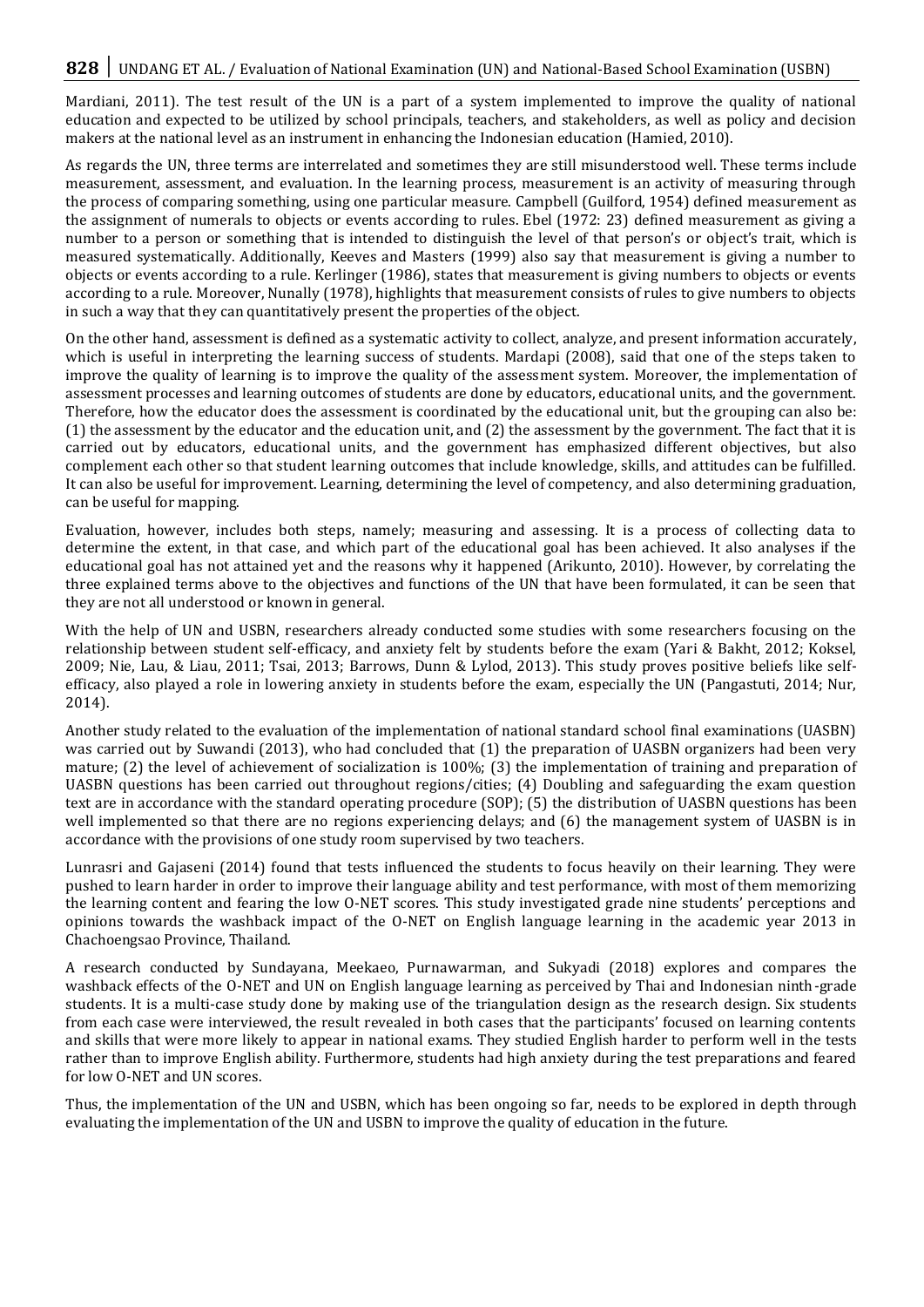# **Methodology**

# *Research Goal*

This study performed quantitative descriptive evaluation research carried out by involving a phenomenological approach, which is a possible approach to uncovering a reality that describes the situation comprehensively with the actual context. Decisions taken from the assessment of the implementation of the UN and USBN at each stage of evaluation is classified into three categories, namely; low, medium, and high.





*Figure 1. Research Design*

Evaluation of the implementation of UN and USBN in this study used the CIPP Model (Context, Input, Process and Product) (Stufflebeam, 1983). It is as an evaluation method that views the program evaluated as a system, and CIPP analyzed the program based on the components of context, input, process and product. In the context of this study, it is a systematic application of scientific procedures to assess designs which subsequently present information in order to make conclusions and recommendations on the implementation of the UN and USBN. In this study, it is presented in the Figure 2.



*Figure 2. CIPP Model*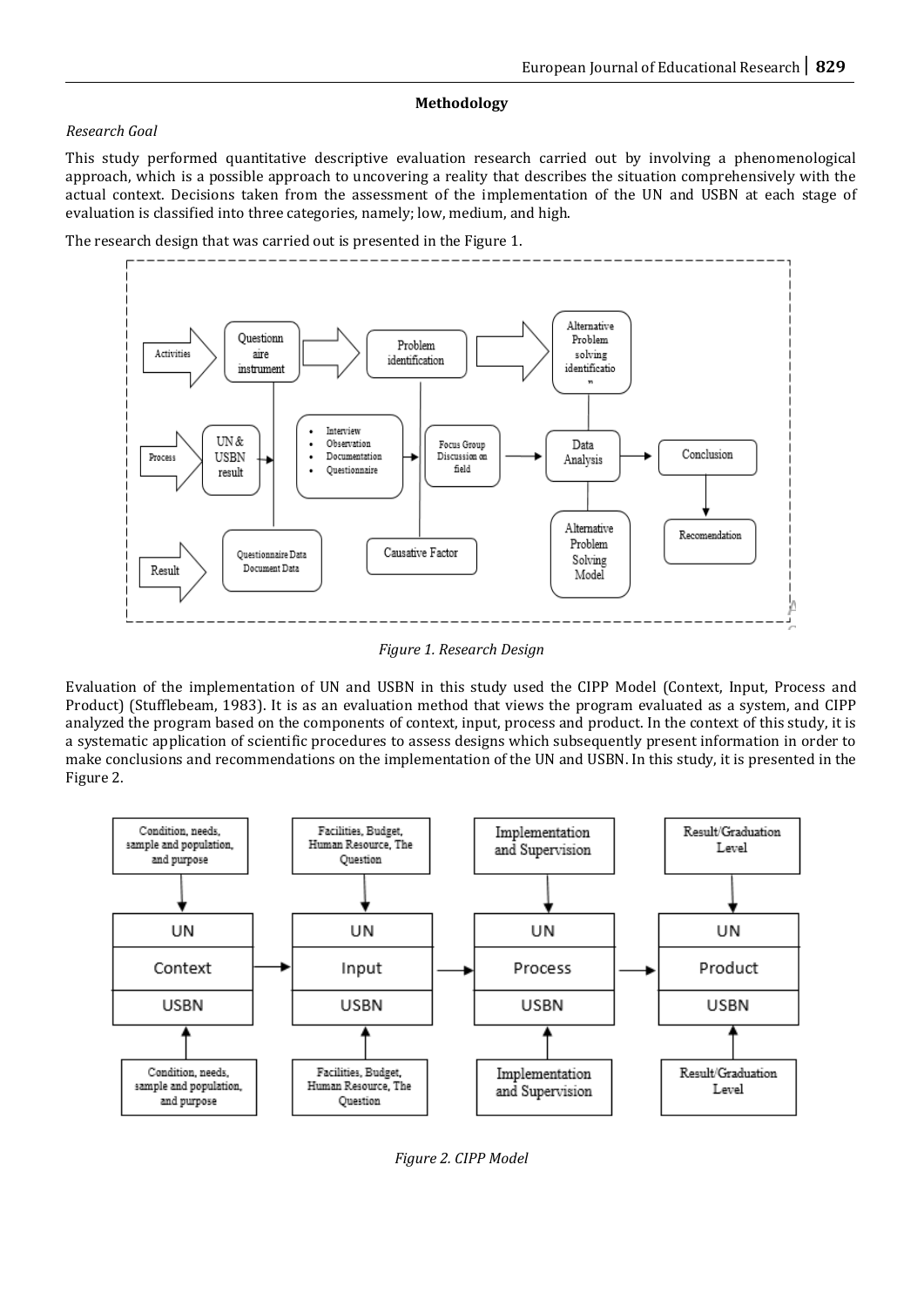# *Sample and Data Collection*

Subjects of research in this study were heads of departments/head of fields/section heads, Ministry of Religion, principals/madrasas, teachers, and students. The research was conducted in Indonesia, which is mapped into 3 regions, namely East, Central, and West, with the samples being randomly picked. From the random sampling area, 6 provinces were selected which proportionally represent the regions of East, Central and West Indonesia. The research data consists of two data, primary data and secondary data. Primary data was collected using several techniques, including questionnaire (yes and no questions with explanation), interview, and focus group discussion (FGD), which was carried out to obtain a complete and accurate data from the research subject. Secondary data was done using documentation techniques.

### *Analyzing of Data*

Descriptive quantitative and qualitative statistics were employed as data collecting technique. Quantitative descriptions were used to describe the average percentage. Qualitative descriptions were used to describe qualitative data, which includes the opinions of respondents related to preparation, implementation, constraints faced, and suggestions for improvements. UN (*Ujian Nasional*) - is an Indonesian national examination for Senior and Junior High School. Besides, USBN (*Ujian Sekolah Berstandar Nasional*) - is Indonesian final examination with the national standard for grade 6 elementary school. Descriptive and parametric statistical techniques were used for the analysis of the secondary data.

#### **Finding / Results**

Per the CIPP evaluation model, the results of this study are presented in 4 categories, namely (a) context, (b) input, (c) process and implementation, and (d) product by comparing UN and USBN.

#### *UN Context and USBN Dimensions*

From a geographical point of view, the researchers can see the relevant final examination system has a UN, and therefore questioning must involve teachers who are considered capable (representatives of each region) so that the exam materials can be evenly distributed from the cities to the remote areas. It is better if the problem development teacher is someone who understands the things students need. The question maker must understand what the participants already know. The description above can be seen in Figure 3.



# *Figure 3. UN Context Dimensions*

Respondents who came from educators, almost all (94%), stated that USBN was the right model for now. As for a small percentage (4%), they stated that USBN has not fully become a representation to be used as a model in measuring student learning outcomes. Likewise, in the context of geographical conditions, all respondents from the education office stated that USBN is currently the right type to measure student learning outcomes, 81% of teachers and 78.4% of principals. However, in the context of the relevance of USBN with the social conditions of students in the number of percentages, there is still a small part of the stakeholders stating that they are not following the social conditions of students.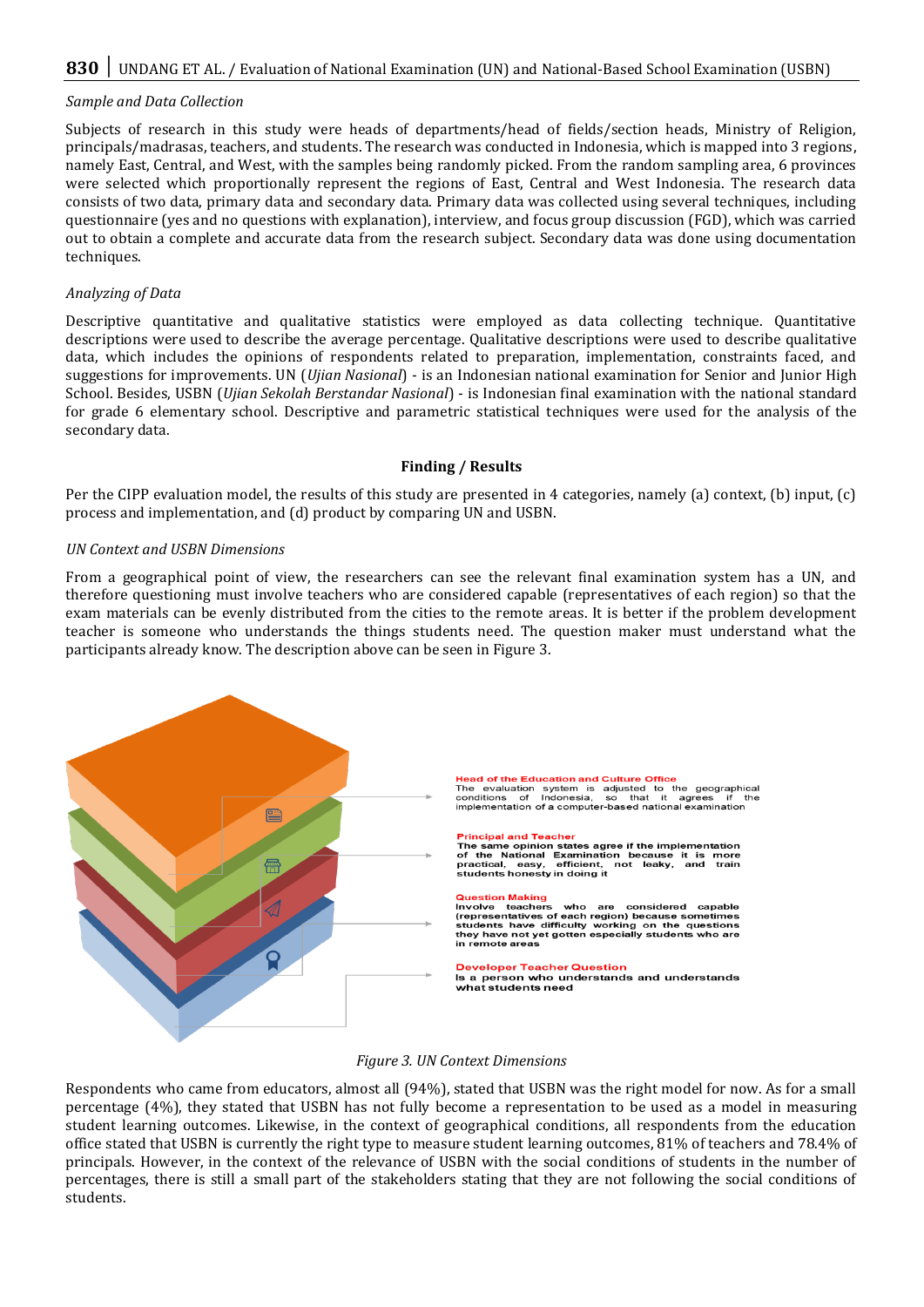In terms of the relevance of USBN with the psychological condition of students, almost half of the respondents said they were anxious or had a psychological burden when USBN was implemented. However, this anxiety can be significantly influenced by the preparation efforts of all stakeholders, especially in this case, the teacher, in order to be able to comprehend such comprehensive material to the students.

# *UN input and USBN*

As many as 63% of respondents from the Education Agency and educators stated that schools in the regions already had complete conditions for conducting national exams, and only a small percentage of respondents answered that they did not have them, which was 36%. Responses from elementary / MI, junior high school / MTs, and high school / vocational / MA schools stated that 40.7% of schools in the regions had complete facilities to conduct national exams, and 59.3% stated that they did not have complete facilities. Almost all respondents (90.9%) from the Education Agency / Ministry of Religion, Head of School, and teachers stated that they need to be facilitated with the above-mentioned facilities for the school to be able to manage the UNBK, and only a small percentage (9.1%) said it was not necessary. The small portion, it turns out, was counterintuitive to UNBK, which wanted to stay afloat to carry out the exam using the paper and pencil-based of national examination (UNKP). One main reason is because of the limitations of school facilities or facilities.

Almost all respondents (90.1%) from the Education Agency / Ministry of Religion, principals, and educators stated that the human resources needed for UNBK were the elements of ICT experts and expertly designed/developed questions, with only a small portion (9.1%) of respondents who stated that there were other needs beyond that. UNBK can be done well because students have previously been trained in the form of answering questions by doing simulations repeatedly so that students are already proficient at filling out questions online. The UNBK model is appropriate, but the role of the regional government needs to be included, especially regarding facilities and infrastructure, assistance in the form of internet access to schools located on islands. Schools that have ICT facilities that fulfil the requirements can do the exams with their students using the UNBK mode while those who are not covered by the internet use UNKP mode.

There were 72.7% of respondents from the Education Agency / Ministry of Religion, principals, and educators stating that the national exam questions for all levels of education were more difficult, and almost half (27.3%) stated no. A composition of moderate and easy questions is 40 per cent each, while the other 20 per cent is difficult, which is different from the previous year, the percentage of easy questions was only 10 per cent, while the problem was 70 per cent and the problematic questions were 20 per cent. Thus, the composition of difficult questions is still 20%, it is just that there are policies related to specific questions that are made more complicated and require high reasoning, or higher order thinking skills (HOTS). That is the basis of the respondents' arguments, most of which feel a lot that is difficult or difficult.66.7% of respondents from the Department of Education / Kan / Depdagag and educator elements stated that schools should have complete facilities for holding USBN, and some respondents answered no (33.3%). However, some of the respondents (48.6%) from the principal stated that the school had complete facilities for conducting paper-based and computer-based USBNs, and the majority of respondents answered no (51.4%). Likewise, all students agree that schools have complete facilities (such as computers, wifi, and so on.) to run computer-based USBNs, and a small percentage (20.2%) say no.

According to students, USBN can increase motivation and achievement, because it will be active in learning, having targets and getting up early, learning more diligently in order to be accepted into good schools. Respondents hoped that the USBN would still be paper-based because it could be scribbled, underlined, circled, or even written on. USBN can improve management and motivate students to take a university entrance test. However, there are also some students who expect computer-based exams because they are easier and more practical.

# *Process and Implementation of UN and USBN*

In line with the implementation of the UN according to the respondents of the Education Services who handle the UN field almost entirely (90.9%), they stated that the UN had been running in accordance with SOP, and there were a small number of respondents (9.1%) who stated that they were not in accordance with SOP. As for the implementation of the UN, according to principal respondents, almost all (96.3%) said that it had run according to the SOP and there was a small percentage (3.7%) stated that it was not in accordance with SOP. Likewise, according to teacher respondents, almost all (93.6%) stated that the UN had been running in accordance with SOP and there was a small portion (6.4%) stating it was not in accordance with SOP.

Regarding the implementation of UNKP, almost a half of (36.4%) respondents who came from Education Department stated that there were students cheated or got vital answers. On the other hand, most of them (63.6%) stated that there were no students who cheated and got key answers illegally. It was also supported by a small number of respondents who were headmasters (18.5%) stated that the implementation of they found students who cheated or got a key answer illegally. However, almost all of them (81.5%) stated this case did not happen. According to few respondents who were teachers stated (25.5%), stated that they still found a case of cheating and getting key answer illegally, but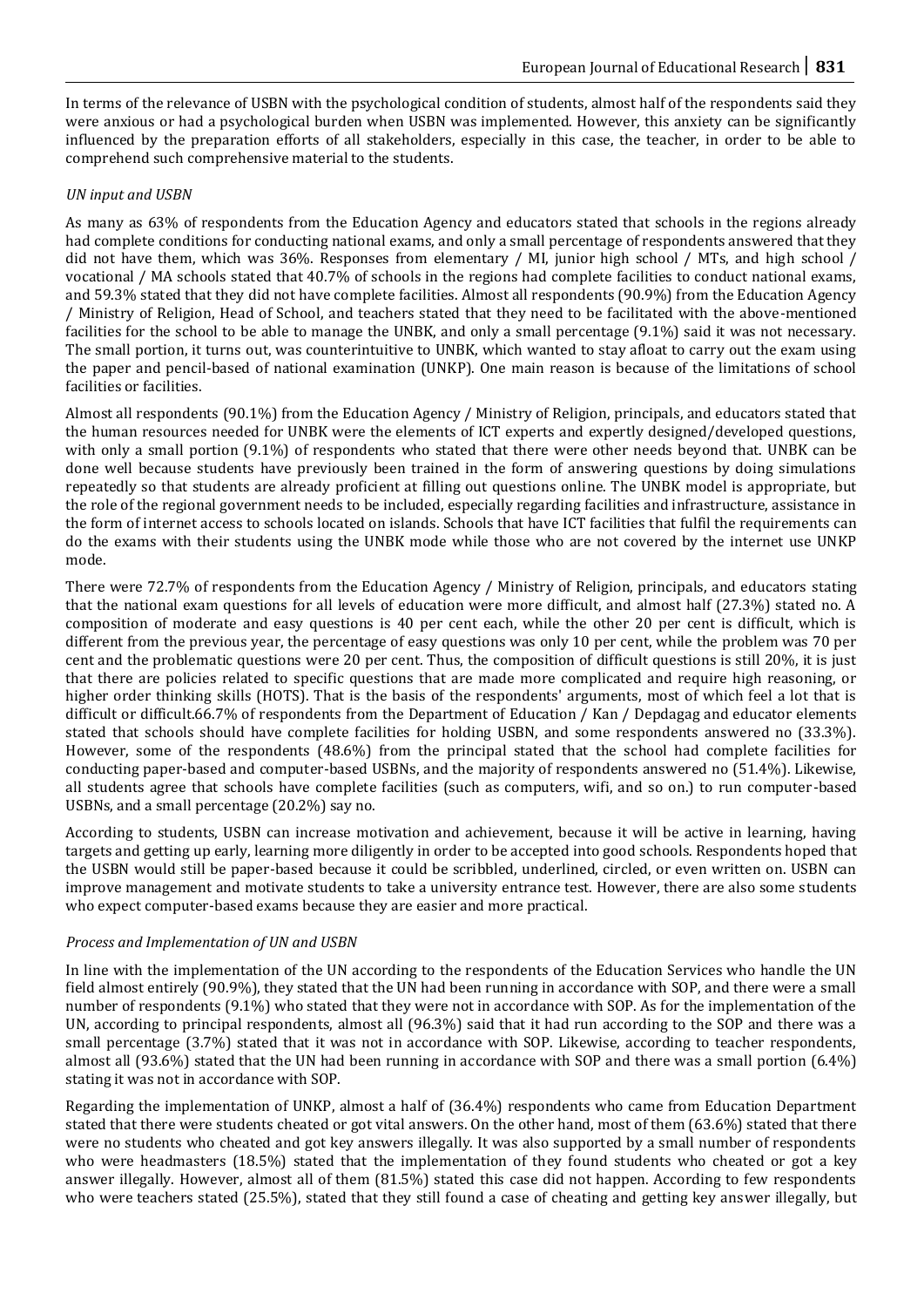almost respondents (74.5%) stated there were no cases mentioned before. It indicated that there was an opportunity for finding a case of cheating and getting key answer illegally in the UNKP.

Based on the results of an interview with respondents, it was shown that the implementation of UNBK is more efficient, useful, and accurate rather than UNKP. It can train students to be more honest when writing an exam. In addition, according to the FGD results, the government's policy to conduct national examinations through the UNBK was also appreciated by respondents. The implementation of UNBK has increased the level of honesty in the implementation of the exam even though the results obtained by students at UNBK tend to decrease. This should not be a problem, because the orientation must be more in the process of carrying out tests with integrity, rather than just the final results.

In respect to questions which needed high thinking, asked in UNKP and UNBK, most of the students (55,8%) were able to answer them, but almost a half of them (44,2%) stated that they were not able to answer them. In the case of UNBK some students as respondents (50%) stated that it was easier but some of them (50%) stated it was more difficult. On the other hand, based on the result of an interview, according to participants of education in junior high school/MTs they stated that UN was able to improve their achievement especially if the questions covered criteria of HOTS. Furthermore, it also was able to improve their motivation because there was a competition for being the best, and they also agreed with the implementation of UNBK. However, education participants in senior high school stated that UN was not able to improve students' achievement, it was only able to increase students' motivation to prepare for enrolling into college.

#### *Process Dimension and USBN implementation*



*Figure 4. USBN Implementation*

In the case of the implementation of USBN, as it is illustrated in Figure 4. respondents from the Education/Ministry of Religion who handle USBN are continuously (100%) stating that they have been running in accordance with the National SOP. As for the implementation of USBN, so far, a small of students who cheated or received leaked key answer (11.1%) stated that they were true and as many as (88.9%) stated they were not there. This shows that in USBN, although a small portion of the vital answers may leak or students who cheat is stated, it still needs to be anticipated.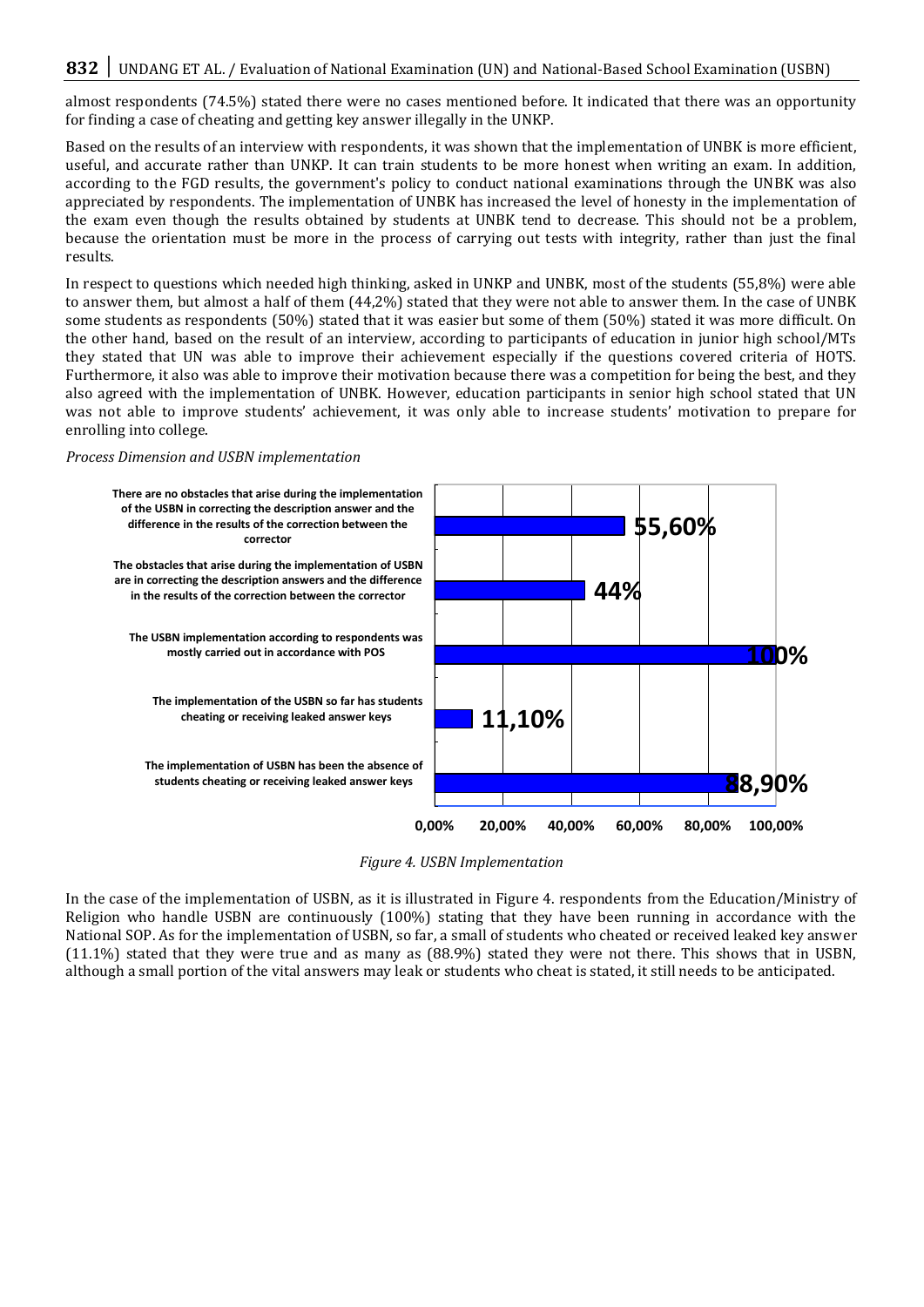### *UN and USBN products*



*Figure 5. Dimensions of UN Products*

In Figure 5, as many as 63.6% of the Education Office respondents stated that the success rate of the UN in schools that were under their guidance is more than 80%. But almost half (36.4%) stated that the success rate of UN is still below 80%. As for subjects whose achievements in UN are below 60% in Junior High School, and 36.6% said Senior High School, namely Mathematics and English. However, 9.1% of respondents answered Indonesian language subjects and other subjects. Respondents from the Principal stated that 59.3% of the success rate of the UN in schools was more than 80%. However, 37% of principals said the level of UN success was still below 80%. The respondents who chose not to answer as much (3.7%).

Subjects whose achievements in the UN are still below 60% at the level of junior high school level and high school level according to respondents, the majority (63%) answered Mathematics. There are also a small number of respondents (14.8%) who answered English, (11.1%) answered science and (3.7%) answered others. As much as 70.9% of respondents consisting of teachers, stated that the success rate of UN in schools was more than 80%. However, almost half (29.1%) stated that the success rate of the UN was still below 80%. As for the field of study whose achievements in the UN were below 60% at the junior high school and senior high school levels according to respondents, namely most (58,2%) to study Mathematics. There were also a small number of respondents (17.3%) who answered science, (8.2%) answered English, (8.2%) answered others, (1.8%) answered Indonesian and (6.4%)) do not answer / all achievements of the UN score above 60%.

Regarding the usage of UN score, from the FGD results, it is known that the results of the UN are expected not to determine the graduation of students, because the learning facilities between schools and between regions are uneven and there are still large inequalities of supporting facilities between schools. The National Examination is expected to be sufficiently used as the determination of the quality of education in order to improve the quality of education. In addition, the National Examination is expected to be used as material for consideration in entering Higher Education as a substitute for tests such as the SBMPTN for high school / vocational school graduates or entering high school / vocational / MA levels for junior high school / MTs graduates.

### *Dimensions of USBN Products*

Respondents from the Education Office, 77.8% stated that the USBN graduation rate in schools that were under the guidance of more than 80%. However, a small proportion (22.2%) of respondents stated that the USBN graduation rate was still below 80%. As for the subjects that achieved in USBN below 60% at the elementary / MI, junior high / MTS, high school / vocational / MA level, (55.6%) of respondents chose fields of study/Mathematics subjects, while a small proportion (22.8%) of respondents chose others and (22.8%) did not choose/no subjects whose achievements were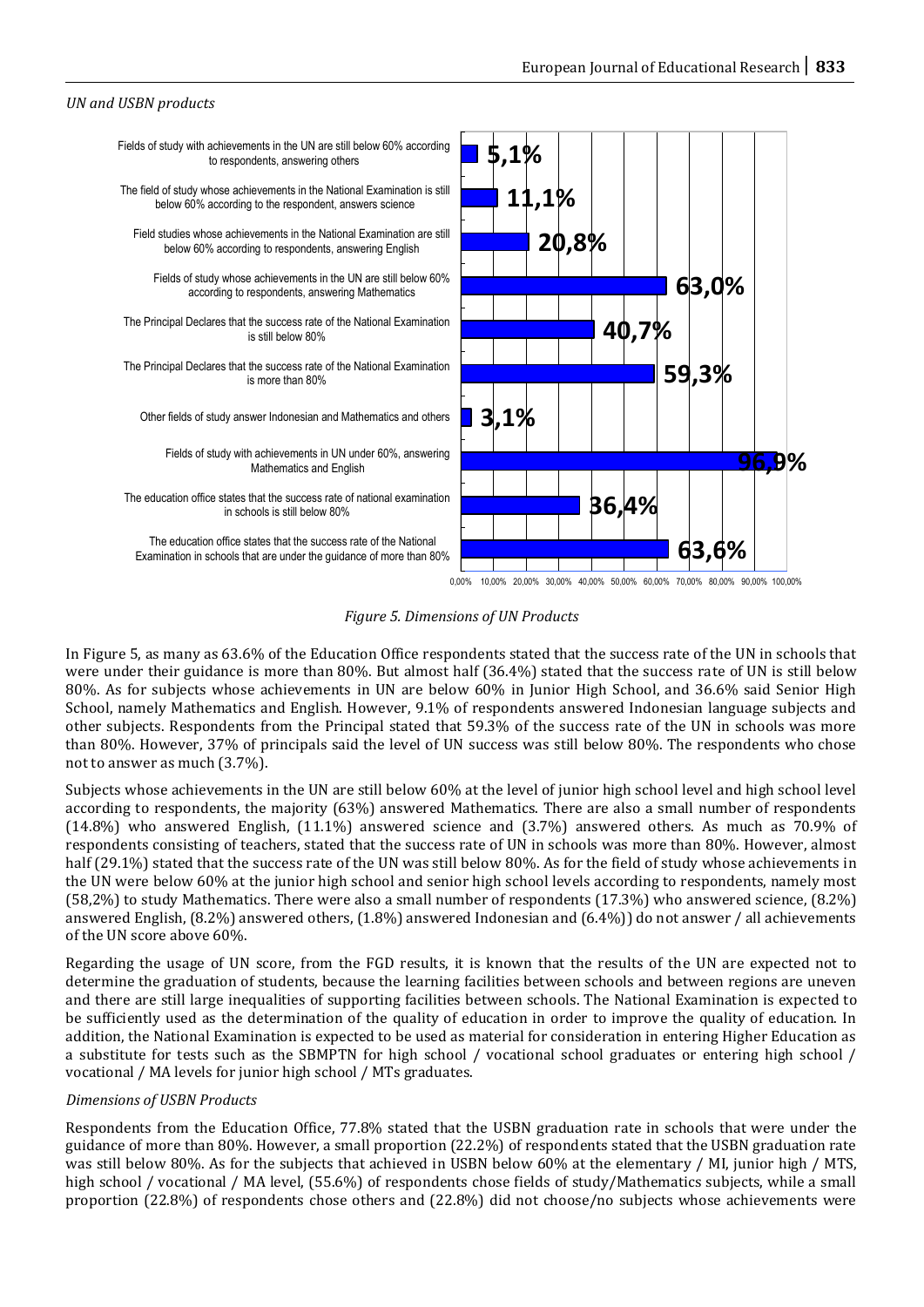below 60%. Half (50.5%) of student respondents stated that subjects were USBN, and it was felt that it was still challenging to achieve high scores, namely Mathematics. A small proportion (13.8%) of students chose science and (25.7%) students chose other subjects. Regarding the utilization of USBN results, most of the students (58.7%) said they did not agree that the results of the USBN were used for consideration in the selection to enter the next level of education. However, almost half (41.3%) agreed that USBN is used for the selection consideration to enter the next level of education.

On average, the achievement of the 2017/2018 SMA high school UNBK / UNKP score is higher than the Middle and Eastern regions for Indonesian, Natural Sciences, Social Sciences, and Social Sciences Mathematics. Schools with A accreditation have the highest UNBK / UNKP scores on all subjects tested. Furthermore, based on school status (public and private) shows that there is no significant difference between public and private schools in achieving the 2017/2018 high school UNBK / UNKP scores for all six subjects.

#### **Discussion**

The National Examination results have been had important role in determining the graduation grade since 2005 until 2015. The policy has also claimed bring some advantages in improving teachers and students' motivation in the learning process regarding the achievement of graduate. This finding is also similar with Mardapi and Kartowagiran's result work (2009) that revealed UN can improve both teachers and students' motivation in teaching and learning process. Moreover, the result is also supported by another finding by Raharjo (2012) which argued that every educational unit had positive and appropriate perception regarding the implementation of national education standards. Meanwhile, the regulation has also some disadvantages of such as the high anxiety of students, parents, teachers and principals. It is known that high anxiety occurred in various parties, triggers many accidents along the implementation of the National Examination. Therefore, since 2015, the National Examination Policy has no longer been used to determine the graduation of educational units. It is only as a mapping tool for achieving graduate competency.

Regarding the new policy, it brings some advantages including the anxiety among students, teachers, parents and other stakeholders to decline; declining fraud in the implementation of the National Examination. The result of present study is relevant with research finding of Harmiyuni and Sailan (2018). However, the recent regulation also comes up with some disadvantages such as student and teacher motivation decreases in the implementation of the learning process; UN results do not necessarily reflect the true competence of students, because of the possibility of students lacking seriousness in facing the National Examination; the purpose of student competency mapping has not been fully achieved. The reasonable reason of the phenomena tried to explained by Raharjo in his recently work (2014) which stated that successful of learning achievement is determined by both internal and external factors namely motivation, interest, parental background and also school environment.

In addition, many people expect that the National Examination results will not determine a person's graduation from a tertiary level, with the reason that learning facilities between schools and between regions are uneven and there are still large inequalities in facilities supporting the process of learning. This is relevant with Nursyam's finding (2017) that found some barriers dealing with the lack of facilities and infrastructure to support education in schools. Therefore, it is generally suggesting that the National Examination it is to be used as "the determination of educational quality" in the context of fostering schools due to improving the quality of education. In sum, National Examination can be used for things other than mapping, such as can be used as the main consideration to enter Higher Education as a substitute for tests such as SBMPTN (Indonesian written test into college) for high school / vocational high school or entering senior high school / vocational / MA for junior high school / MTs.

The implementation of the National Examination which results in the graduation of students often intervened by leaders in the regions who want their regions / schools to pass 100%, as a result, most schools commit fraud in the test by all means taken. The community considers that if the UN determines graduation, it is felt that it is unfair for the deceased region that does not have access to an information center and even the internet or inadequate learning facilities. The similar finding is also confessed by Silverius (2010) in the recent work.

Furthermore, the UN strives to "remain there", but needs to be improved so that the results are truly pure as a reflection of mastery of students' competencies so that they can be used as a substitute for the entrance examination to enter Higher Education or the like. Positive impact with the existence of the UN can be a motivation for teachers and students. This finding is similar with research result by Mardapi and Badrum (2009). The learning motivation of students grows and the teacher always strives so that the teaching material can be resolved along with the use of various media or multi methods in the learning process so that students can absorb the teaching material. Furthermore, it is suggests very beneficial for the government and society.

Regarding the implementation of the UNBK, it is necessary to avoid the examination with selected specialization subjects before the exam because the implementation on the field is difficult when faced with the selection of nonprofessional subjects. The impact of the National Exam is the emergence of favorite subjects and subjects which are not favorites. Furthermore, on the discourse of whether or not the UN results at the level of senior high school / MA schools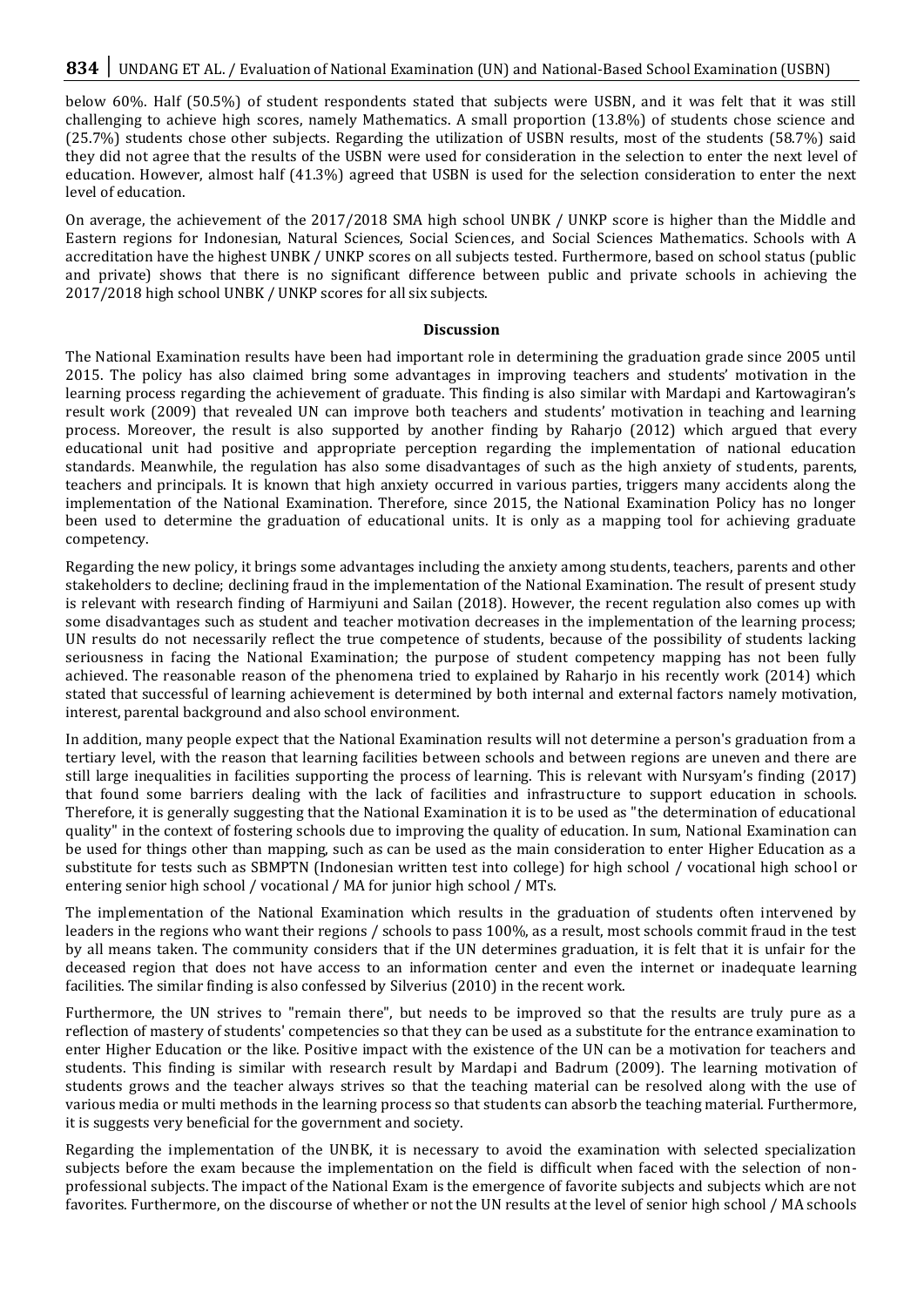can be used as material for consideration to enter higher education, it should continue to be sought even though even now universities have not made the results of the UN as the basis for university admission selection. This happens because it requires a process to increase the credibility of the UN results. With the increasing credibility of the implementation and results of the UN through the UNBK mode, it is expected that in the future the results of the UN can be used as material for consideration in entering university.

The diversity of the scores of UNBK and UNKP results is influenced by the type of school variable, type of school, accreditation status, and the acquisition of eight national education standards. Associated with meeting national education standards that have a close contribution to national exam results, are standard facilities, educators and education staff, funding, and management. The four standards are still difficult to fulfill perfectly, because they talk about the quality of teachers, the completeness of school facilities and facilities. If the UN still exists, improvements must be made in the process of questions involving teachers and experts in their fields in stages, so that the items produced do not occur in terms of both conceptual and political aspects. If there is no UN, the way to monitor the development of student competency is through USBN, although the results are still in doubt, reflecting only the competence of students. However, that is what needs to be pursued, that is, the improvement of the USBN model so that the results can be trusted.

Competencies measured in USBN are in accordance with graduate competency standards derived from basic competencies in the curriculum. USBN funding is mainly taken from government funding supply for state school (BOS Fund) and funding assistance from the government, but only a small portion of the education agency and religion department provide special funding for the implementation of USBN. Development of the USBN problem was developed by the MGMP (Subject Teacher Discussion Group). All provincial agencies arranged a schedule for developing the USBN problem. The anchor problem was distributed by center for education assessment (Puspendik) to the Education Office, but there was still question file leakage in the distribution. Also, there was still a small part of the provincial service not knowing about the distribution of these question file items.

Moreover, the analysis of the results of USBN conducted in schools aims to determine the achievement of competencies towards standards in one subject or between subjects. The school also analyzes the results of USBN to improve the writing of questions from year to year. However, the results of the USBN are not accepted by all schools. Teachers and students perception of USBN, make them increasingly motivated to learn. But, there are still many people who do not know that the value of USBN is used for determining graduation and as a success factor in learning.

# **Conclusion**

Based on the results of the study and the discussion, the conclusions of this study are presented as follows.

1. The final examination system that can measure the achievement of graduates' competency on certain subjects nationally by referring to the Graduate Competency Standards is UNBK. With UNBK, the results are more flexible and economical, so the results are more reliable. UNBK is running well because there are simulation activities.

Competencies measured in USBN are in accordance with graduate competency standards derived from basic competencies in the curriculum. The implementation of USBN leans more towards the use paper and pencils. The obstacles in implementing USBN are in correcting the answers and the differences in the results of corrections. The USBN questions were carried out by the MGMP, all provincial offices compiled a schedule for developing the USBN problem, but not all schools conducted USBN results analysis.

- 2. The implementation of the UN and USBN, which has been ongoing, is in accordance with the SOP that has been established by the BSNP. Most principals and teachers felt that they were not involved in the preparation of the SOP, but the provincial education office made the translation of the SOP in the form of USBN technical instructions and shared to the education unit. All teachers get sensitized about USBN from district / city education schools and services.
- 3. Implementation of National Exams and USBN can be used to improve performance. But, the current USBN at elementary school is only to improve student achievement in cognitive aspects only. The results of the analysis indicate that the average Mathematics and English Subjects are subjects that are still in the low category. The results of UNBK and UNKP tests between the types of high school and madrasah education are different, as well as between the status of the private sector and the state showing different results, among the western, central, and eastern regions are also different. This shows that there is diversity, and the difference in the scores of the results of UNBK and UNKP is influenced by various types of schools, accreditation status, and fulfillment of eight national education standards.

# **Suggestions**

Based on the conclusions above, recommendations that can be summarized as follows;

1. National Exams, both UNBK and UNKP, are still needed and used for mapping, graduation, and consideration in continuing to the next level of education. However, the graduation criteria are determined by each school in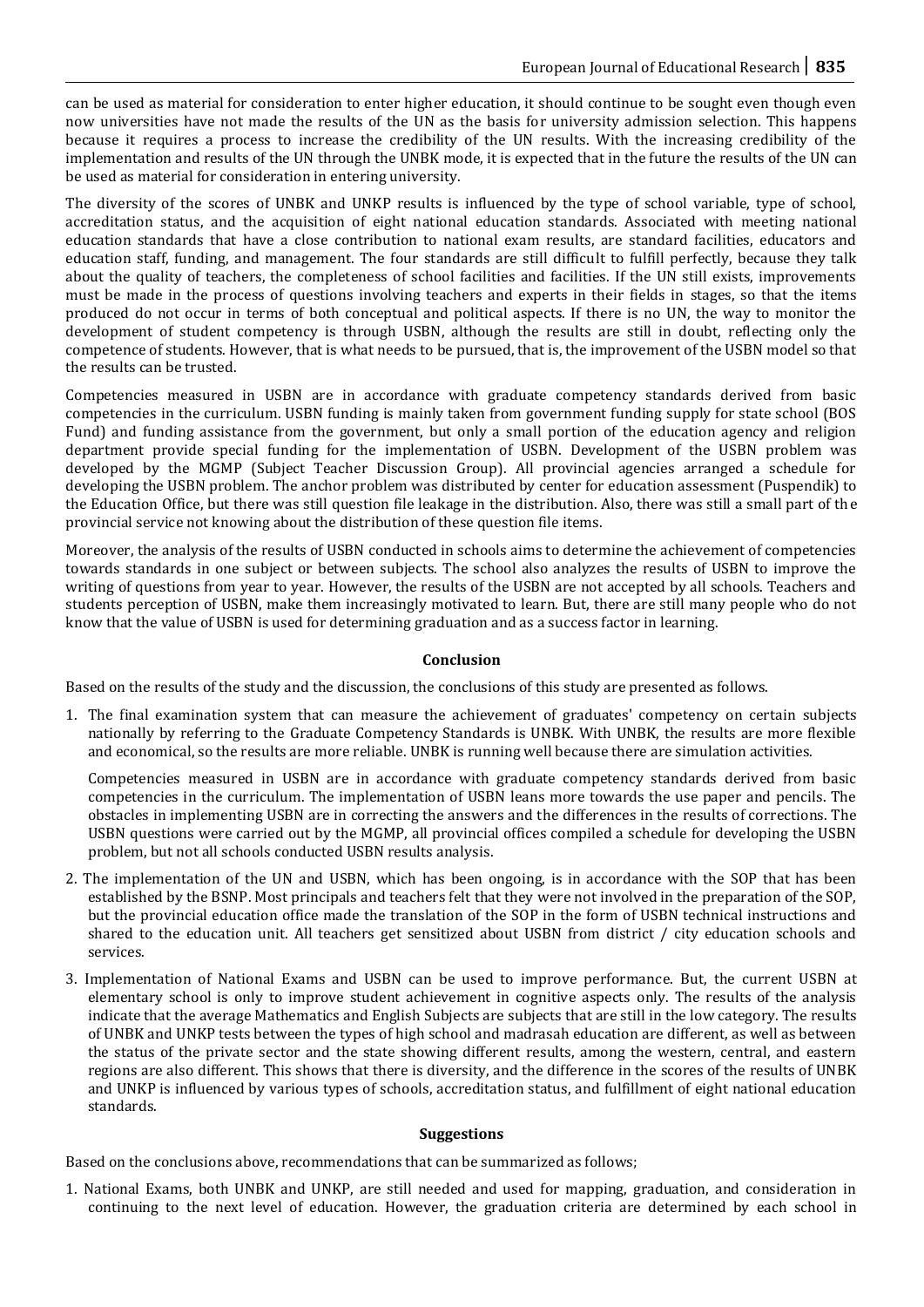# 836 | UNDANG ET AL. / Evaluation of National Examination (UN) and National-Based School Examination (USBN)

coordination with the local Education Service. For this reason, the UN is still implemented, but prioritized through the UNBK. In the event that UNBK cannot be carried out, then the paper and pencil based is done.

- 2. The test grid is a reference in developing and assembling manuscripts for exam questions that are prepared based on the criteria for achieving graduate competency standards, content standards, and applicable curriculum. The National and National Education Units created by Puspendik were given input by curriculum experts, material experts, and practitioners.
- 3. The implementation of USBN is the authority of the Regional Education Office in accordance with the authority on the implementation, preparation of resources, budgeting, and quality assurance.
- 4. In an effort to empower USBN in the future, understanding training programs are needed. Training in writing questions for question banks, and training in problem analysis. In addition, to improve the quality of USBN questions, there is a need for a companion in writing USBN questions by the Professional Organization of Educational Evaluation in their respective regions, local college or quality assurance institute of education (LPMP).
- 5. Technical instructions or USBN SOP are prepared and developed by the regions and disseminated to schools so that the material and competencies tested are clearly understood.
- 6. To support the implementation of the UNBK, a Testing and Service Center (PKLP) should be established at the district/city and at provincial level under the LPMP coordination by involving professional associations, especially in the field of Evaluation. The main tasks and functions of the PKLP are to develop and manage the provincial question bank system, compile the UNBK grid in the regions, and coordinate with Puspendik in the implementation of the UNBK in the education unit.

#### **Acknowledgments**

The authors would like to deliver great thanks to The Center for Educational Assessment (Puspendik), Agency of Research and Depelopment (Balitbang) of Indonesian Ministry of Education and Culture on the funding that has been given to this research, also thanks to all participants who were involved in this research.

#### **References**

- Arikunto, S. (2010). *Basics of educational evaluation*: *In fundamentals of educational evaluation.* Jakarta, Indonesia: Bumi Aksara.
- Atmanti, H. D. (2005). Investasi sumber daya manusia melalui pendidikan [Investment in human resources through education]. *Dinamika Pembangunan*, *3*(1), 30-39.
- Barrows, J., Dunn, S., & Lylod, C. A. (2013). Anxiety, self-efficacy and college exam grades. *Universal Journal of Educational Research*, *1*(3), 204-208.
- Ebel, R. L. (1972). *Essentials of educational measurement*. Englewood Cliffs, NJ: Prentice Hall, Inc.
- Guilford, J. P. (1954). *Psychometric methods*. New York, NY: Mc Graw Hill.
- Hamied, F. A. (2010). EFL assessment in Indonesia: National exam and quality of education. In Y. Moon & B. Spolsky (Eds.), *Language Assessment in Asia: Local, Regional or Global?* (pp. 93-112). Asia TEFL
- Harmiyuni, & Sailan, M. (2018). Persepsi siswa tentang pelaksanaan ujian nasional berbasis komputer di SMK Komputer Mutiara Ilmu Makassar [Students' perceptions of the implementation of computer-based national examination in Vocational High School of Komputer Mutiara Ilmu in Makassar]. *Jurnal Tomalebbi, 5*(2), 36-42*.*
- Keeves, J. P., & Masters G. N. (1999). *Advances in measurement in educational research and assessment.* Tokyo, Japan: Pergamon.
- Kerlinger, F. N. (1986). *Behavioral research: conceptual approach.* New York, NY: Holt Rinehart and Winston.
- Koksel, M. S. (2009). Vocational high students' sense of self-efficacy and test anxiety regarding biology learning. *Inonu University Journal of the Faculty of Education*, *10*(1), 57-67.
- Lunrasri, Y., & Gajaseni, C. (2014). Washback effects of the ordinary national educational test on English language learning as perceived by grade nine students. *Online Journal of Education*, *9*(4), 226-240.
- Mardapi, D. (2008). *Teknik penyusunan instrumen tes dan non tes* [Techniques for preparing test and non-test instruments]. Yogyakarta, Indonesia: Mitra Cendikia.
- Mardapi, D., & Kartowagiran, B. (2009). Dampak ujian nasional [The impact of national examination]. *Program Pascasarjana Universitas Negeri Yogyakarta*. Retrieved from http://staff.uny.ac.id/sites/default/files/6- Dampak%20Ujian%20Nasional.pdf